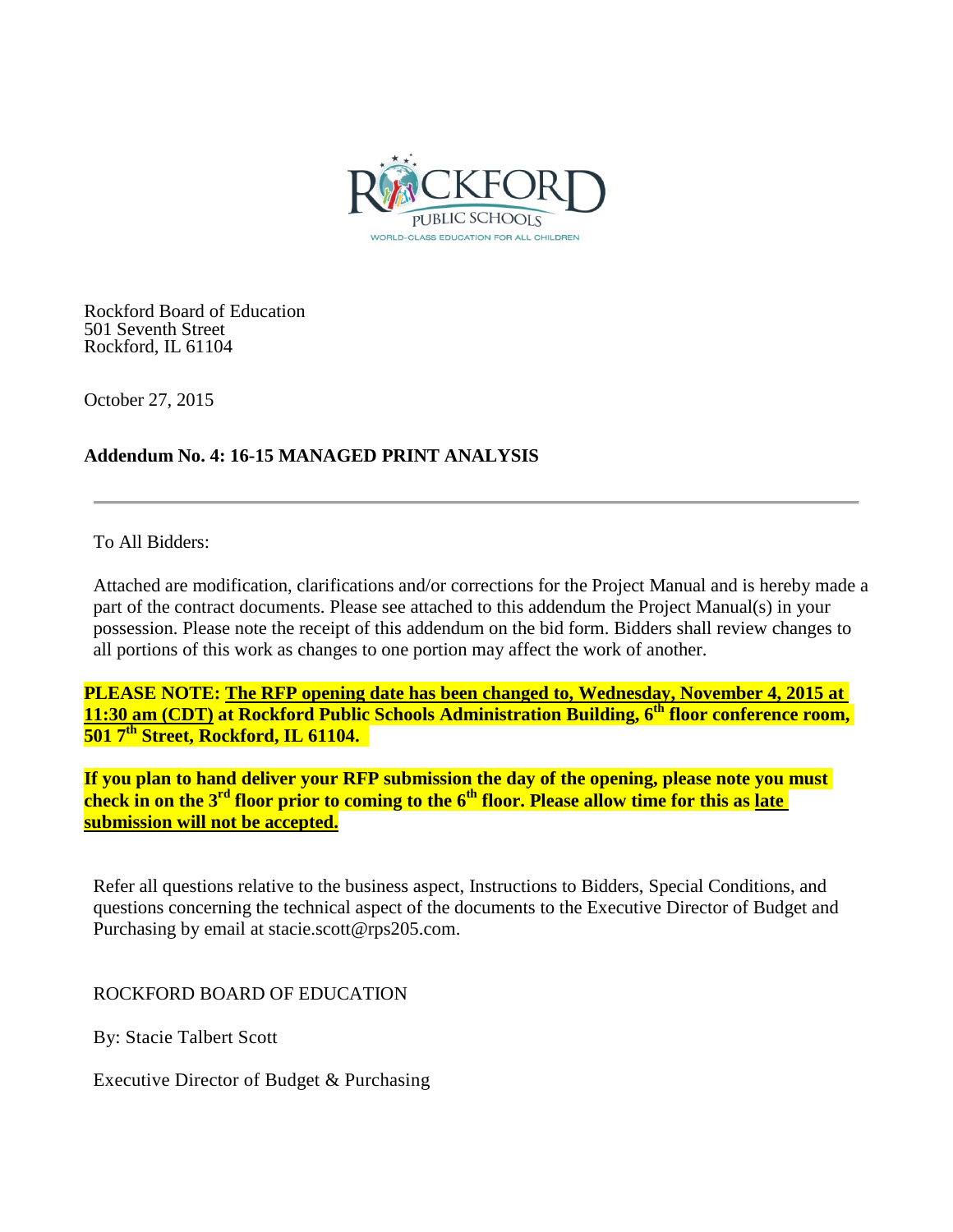# **Rockford Public Schools**

# **ADDENDUM FOUR**

#### **ADDENDUM DATE: October 27, 2015**

#### **RE: RFP No. 16-15 Managed Print Services Analysis**

#### **SPECIFICATION CLARIFICATION**

1. The RFP opening date has been changed to, **Wednesday, November 4, 2015 at 11:30 am (CDT)** at Rockford Public Schools Administration Building,  $6<sup>th</sup>$  floor conference room, 501  $7<sup>th</sup>$  Street, Rockford, IL 61104.

If you plan to deliver your RFP submission, you must check in on the  $3<sup>rd</sup>$  floor prior to coming to the 6th floor. Please allow time for this as **late submission will not be accepted.**

- 2. See attached the Revised RFP Offer Form. This form is **required** to be submitted with your RFP submission.
- 3. See below the revised Evaluation Criteria below.

The evaluation criterion for this RFP is not solely based on the price. While pricing is important, the primary objective of this RFP is to select a reliable, experienced vendor who will provide the comprehensive, responsive services required by the Rockford School District. Consequently, the apparently successful vendor may not necessarily be the vendor offering what appears to be the lowest cost. Criteria to be considered in evaluating proposals will include:

- A. Firm experience and qualifications
	- a. Overview of company
	- b. Project team members
- B. References with proven record of cost savings
- C. Responsiveness in clearly understanding the work to be performed
	- a. Proven record of cost savings and results
	- b. Proven record of increased efficiencies
	- c. Ability to meet time line outlined in RFP
- D. Response to Proposed Approach to Scope of Work
	- a. Description of services
	- b. Approach
	- c. Scope of work
	- d. Example of client change over
	- e. Evaluation and implementation process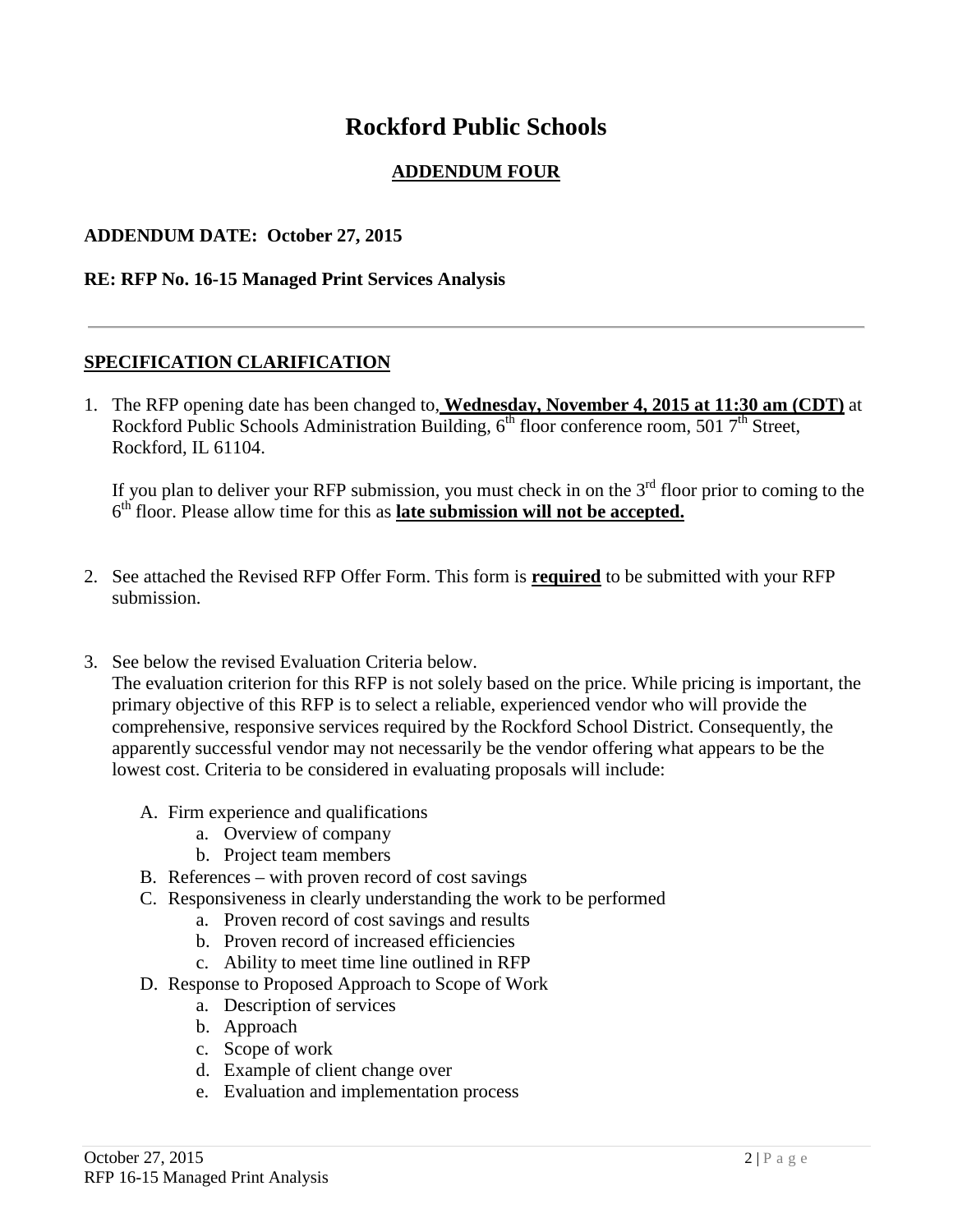- E. Cost Proposal
- F. Additional services the firm can offer

# **REQUEST FOR INFORMATION RESPONSES:**

1. In Addendum No. 2 dated October 20, 2015, the District essentially states that it will allow the winning firm under the Managed Print Analysis RFP to bid on the future equipment RFP. With all due respect, this appears to be inconsistent with the District's objective (stated in bold) that vendor equipment brand names are not to be included in the Managed Print Analysis. The problem is that equipment vendors are not properly motivated, on their own, to reduce hard-dollar costs for their customers, or to expose the fact that the possibility for significant savings even exists. RPS will achieve only an obligatory 5-10% cost reduction (at best) if the winning firm under this RFP also wins the subsequent equipment RFP. Our thirty-plus years of experience in this industry shows us that vendors will preserve their equipment/services profitability on the future equipment RFP by offering discounted or "free" consulting services in response to this RFP. This puts independent firms like ours at a severe competitive disadvantage since we cannot profit from selling/servicing equipment to RPS in the future. Will the District take these facts into consideration when evaluating bids submitted in response to the Managed Print Analysis RFP?

**Response:** It is not advised that any responses to this RFP be discounted or offer free consulting services with the assumption of future business with the Rockford Public School District. We are treating the processes as two completely separate and independent solicitation processes. In regards to the bid for the acquisition and maintenance of copier equipment, the award will be based solely on the lowest responsible bid received. **There is not and will not be any guarantee of any firm being awarded the bid of the copier equipment and maintenance service as a result of being awarded the contract for the managed print analysis.**

The evaluation criterion for this RFP is not solely based on the price. While pricing is important, the primary objective of this RFP is to select a reliable, experienced vendor who will provide the comprehensive, responsive services required by the Rockford School District. Consequently, the apparently successful vendor may not necessarily be the vendor offering what appears to be the lowest cost. Criteria to be considered in evaluating proposals will include:

- A. Firm experience and qualifications
	- a. Overview of company
	- b. Project team members
- B. References with proven record of cost savings
- C. Responsiveness in clearly understanding the work to be performed
	- a. Proven record of cost savings and results
	- b. Proven record of increased efficiencies
	- c. Ability to meet time line outlined in RFP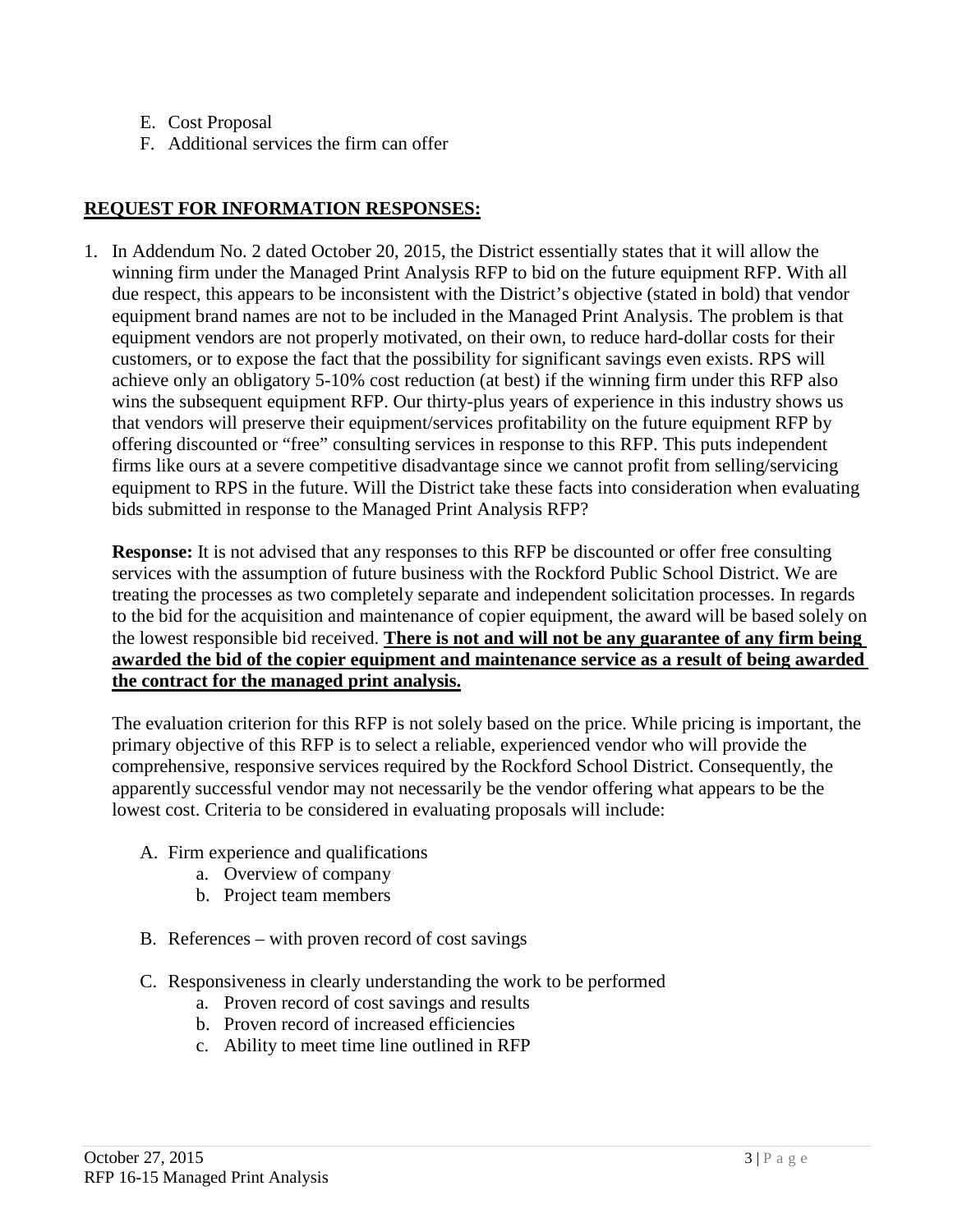- D. Response to Proposed Approach to Scope of Work
	- a. Description of services
	- b. Approach
	- c. Scope of work
	- d. Example of client change over
	- e. Evaluation and implementation process
- E. Cost Proposal
- F. Additional services the firm can offer
- 2. Currently the project timetable shows only two days between the final Addendum posting the due date for proposals. Will the District allow more time in between the final Addendum and the RFP due date? We need to have at least five business days to finalize our proposal after the final Addendum is issued by RPS. Please advise whether the District will push back the proposal due date a few extra days to accommodate this request.

**Response:** The RFP opening date has been changed to, **Wednesday, November 4, 2015 at 11:30 am (CDT)** at Rockford Public Schools Administration Building, 6<sup>th</sup> floor conference room, 501 7<sup>th</sup> Street, Rockford, IL 61104.

3. Is it a requirement that the winning consulting firm under this RFP is independent of all companies selling or servicing copiers and printers?

#### **Response:** No.

4. Will the winning vendor, or any affiliated vendor, awarded under this RFP be precluded from participation in a future RFP for copier/printer equipment? It is our experience that there are multiple firms in the copier/printer industry that "compete" against each other but are affiliated by selling/servicing the same product brand. What would prevent Company B from being awarded an eventual copier/printer RFP developed based on an analysis conducted by Company A which markets the same brand of product as Company B?

**Response:** The vendor who is awarded this contract will be eligible to participate in the invitation to bid for the acquisition of the copiers and maintenance service. We are treating the process as two separate processes. With the bid, the award will be based solely on the lowest responsible bidder.

The results from the managed print analysis results and the invitation to bid specifications **will not** include any brand name equipment or supplies. The District's bid specifications will be purely technical in nature listing the functional requirements of the equipment. Any mention of brand name equipment is not allowed. In the chart below is an example (not a real specification) of the information the District is looking for: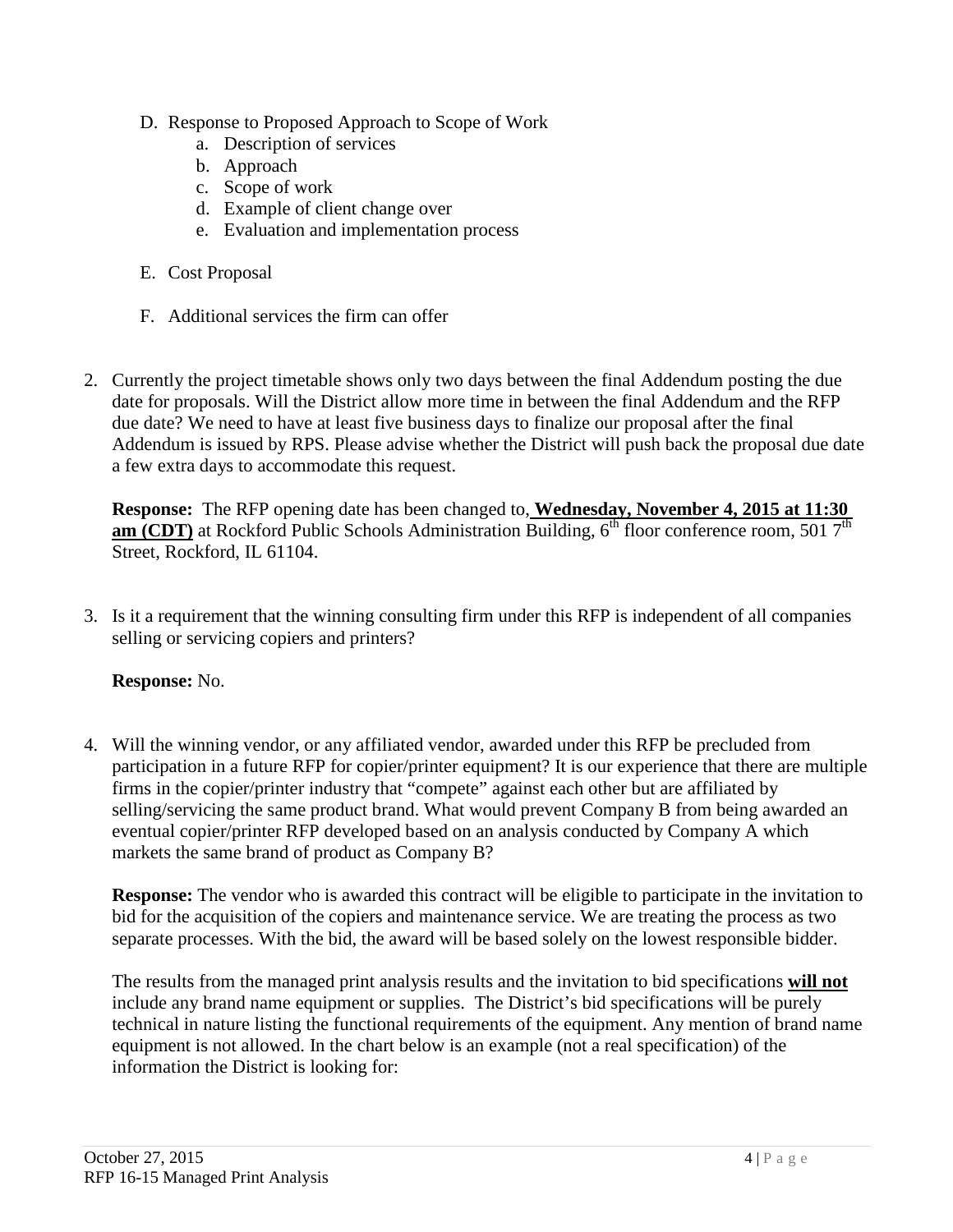| <b>Specification</b>      | <b>Minimum Requirements</b>                   |
|---------------------------|-----------------------------------------------|
| Copy/print pages per      |                                               |
| minute                    | 50 pages per minute                           |
| Color or Black and White  | Color                                         |
| Multifunctional           | Email, Fax, Scan, Print                       |
| <b>Equipment Features</b> | Hole punch, transparencies, labels            |
| <b>Copy Features</b>      | Duplex, Job Storage, Auto Tray Select         |
| Paper Size                | $8.5 \times 11$ inches, $11 \times 17$ inches |
| Other                     | Follow me                                     |
| Document Handler          | 200 sheets                                    |

Lastly, the Revised RFP Offer Form is requesting the bidder disclose any existing relationships and if the sell any copiers, printers or related equipment.

5. Will RPS's information technology department allow the winning consulting firm under this RFP to deploy a print tracking software such as Print Audit across all locations?

## **Response:** Yes.

6. Will the winning consulting firm under this RFP initiative be required to visit each school/office within the school district? If not, how will non-networked copiers, printers and fax machines be detected?

**Response:** Yes, the firm selected to conduct the managed print analysis will be required to visit every school and administrative location within the District.

7. Will copier/printer device mapping be a requirement of the winning consulting firm? If not, how will the relative locations of devices be determined when making recommendations for consolidating equipment?

**Response:** Yes, for all school and administrative locations, a copier/printer device mapping will be required. Per the RFP, the required deliverables are:

- Device map pf the current environment by location.
- One hard copy bound report by building with recommendations and maps of equipment that should be redeployed and where to, retired, and specifications of replacement equipment. Cannot include brand names or models.
- Executive summary of estimated savings by location if recommendations are fully implemented.
- Information also to be provided on a flash drive.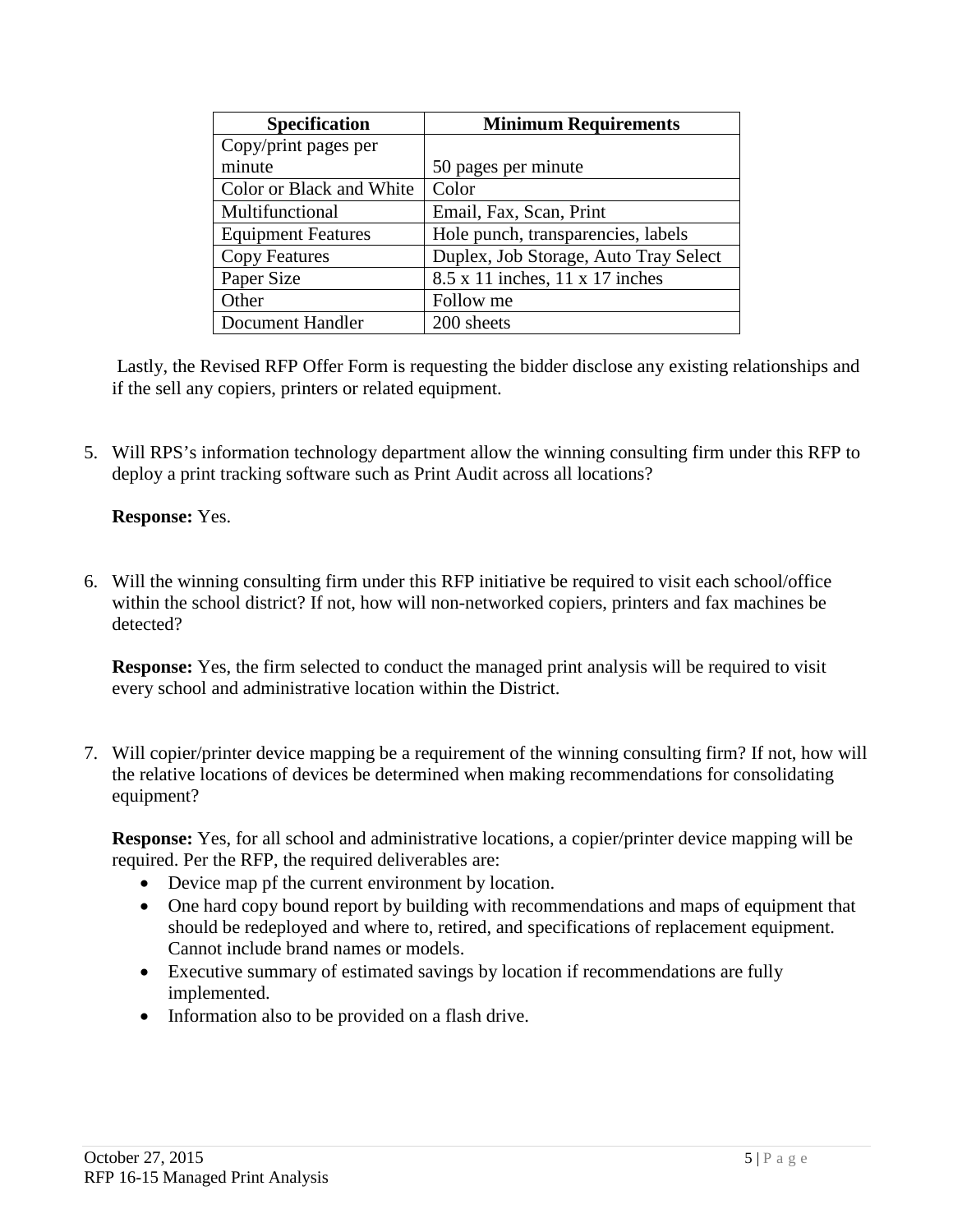8. If an improved copier/printer program is eventually developed by RPS, will all locations be required to utilize the program?

**Response:** Yes.

9. What is the impetus driving this RFP initiative?

**Response:** Administration's desire to increase productivity and efficiency as well as reduce overall costs and provide continuous process improvements for all areas of the District.

10. Will RPS consider an optional proposal for the winning consulting firm to provide assistance with developing the scope of work for the upcoming equipment/service RFP, and/or for providing postcontract equipment vendor compliance/quality control services?

**Response:** All responses must include all requested information contained within the RFP to include but not limited to the following sections: *Objectives, Scope of Work and Submittal Requirements*. Optional Services can be included in the Item 8 of the *Submittal Requirements* section.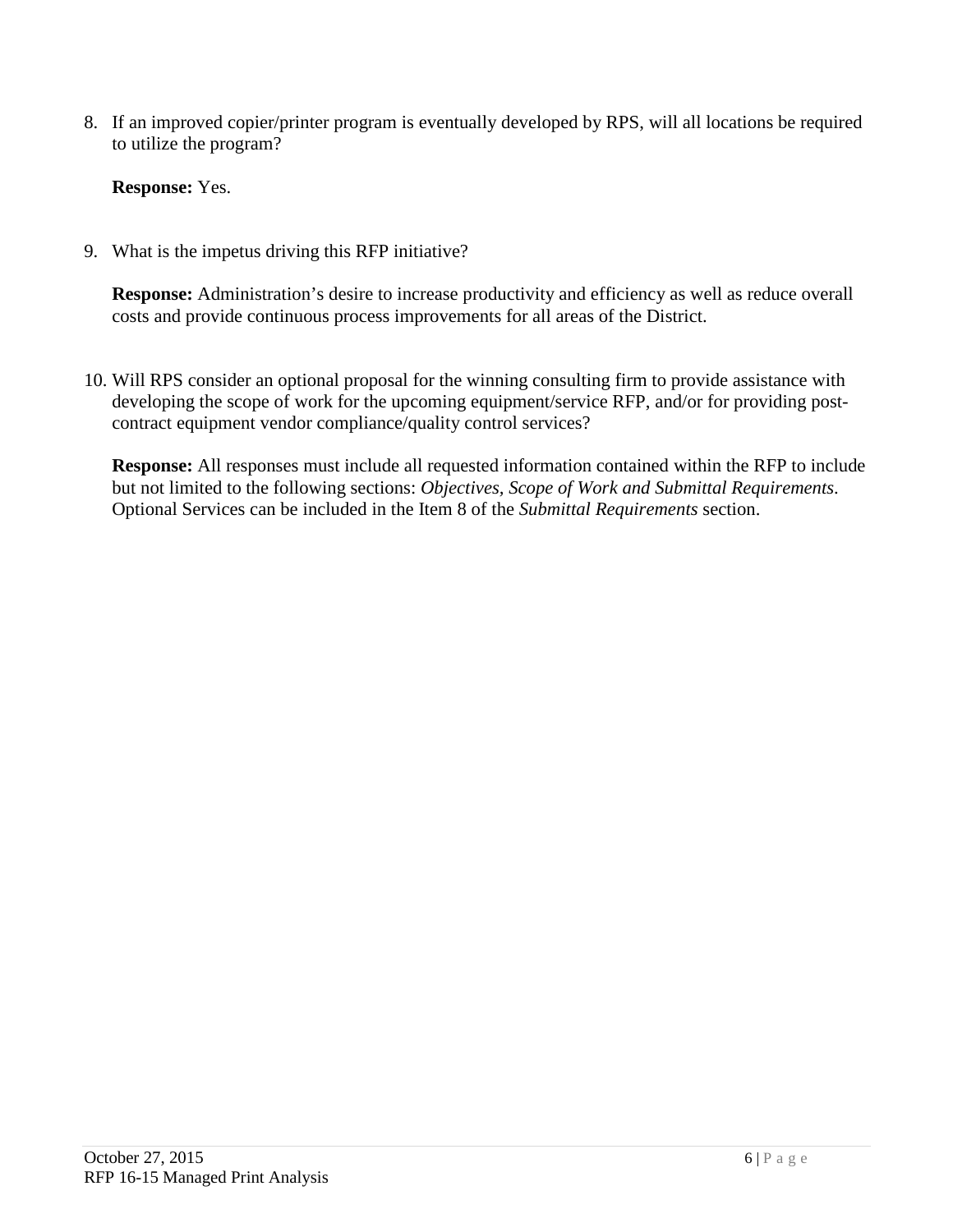Board of Education Rockford Public School District 205 Rockford Illinois RFP No. 16-15

**Company Name**

# **REVISED REQUEST FOR PROPOSAL OFFER FORM**

# **RFP No. 16-15 Managed Print Analysis**

Rockford Public Schools District is accepting Request for Proposals responses to form a contract with a vendor that will provide a managed print solution that will increase productivity and efficiency as well as reduce overall costs and provide continuous process improvements for all areas of the District.

#### **BASE PRICE:**

Base Price: To be all inclusive of all costs, travel, mileage, printing, etc.

#### **UNIT PRICE:**

Hourly Rate

#### **QUESTIONS: Yes or No**

Does your company sell and/or lease copiers, printers, and/or any other printing devices or related equipment or supplies?

Is your company owned by or affiliated (directly or indirectly) with any companies that sell and/or lease copiers, printers and/or any other printing devices or related equipment or supplies?

If yes to any the questions above, please list brand name of equipment:

Addendum(s) Receipt: We acknowledge the receipt of Addendum(s) **to**